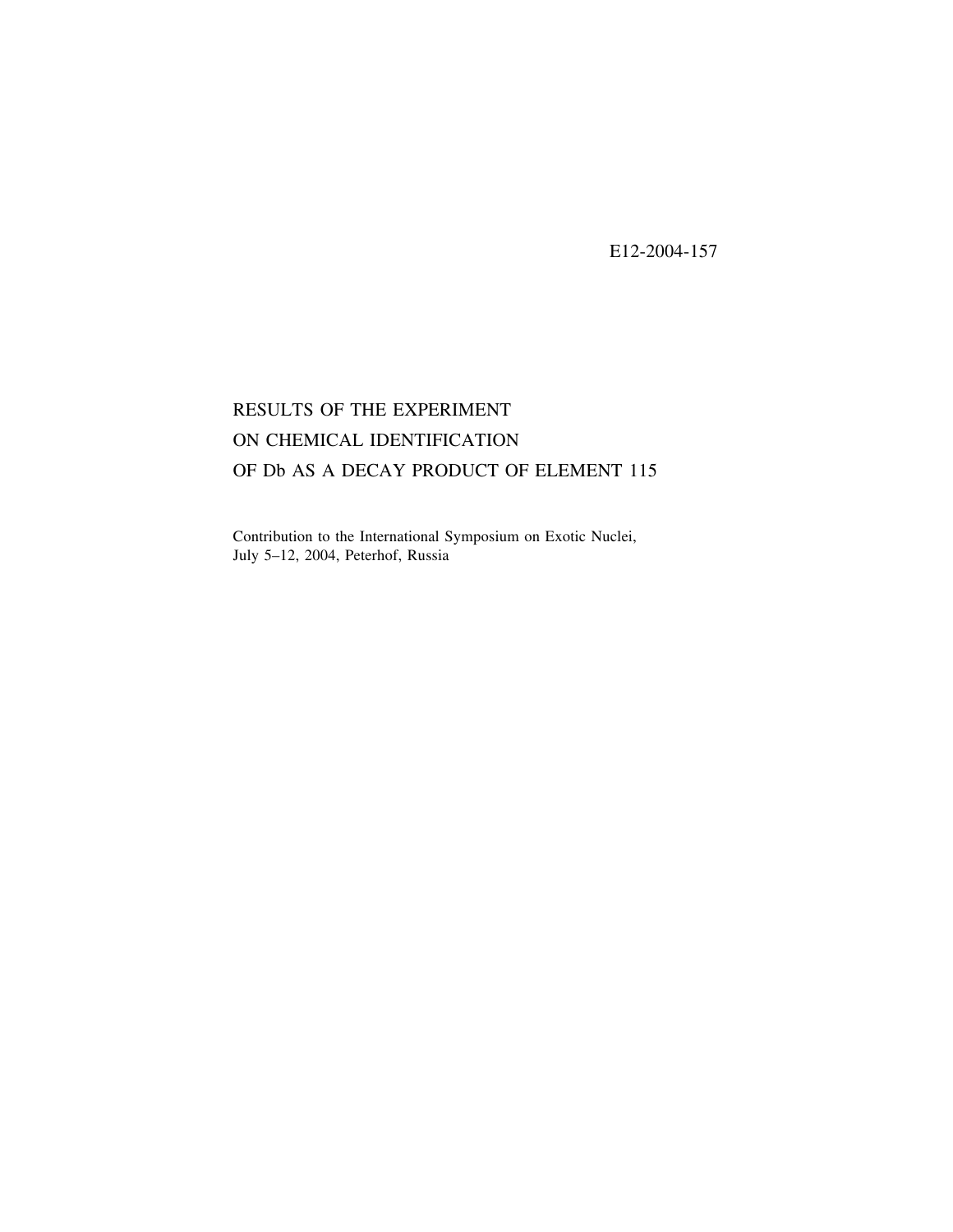S. N. Dmitriev, Yu. Ts. Oganessian, V. K. Utyonkov, S. V. Shishkin, A. V. Yeremin, Yu. V. Lobanov, Yu. S. Tsyganov, V. I. Chepygin, E. A. Sokol, G. K. Vostokin, N. V. Aksenov, M. Hussonnois, M. G. Itkis *Flerov Laboratory of Nuclear Reactions, Joint Institute for Nuclear Research, 141980, Dubna, Russia*

H. W. Géaggeler, D. Schumann, H. Bruchertseifer, R. Eichler *Paul Scherrer Institute, Villigen CH-5232, Switzerland*

D. A. Shaughnessy, P. A. Wilk, J. M. Kenneally, M. A. Stoyer, J. F. Wild *Lawrence Livermore National Laboratory, L-236 Livermore, CA 94551, USA*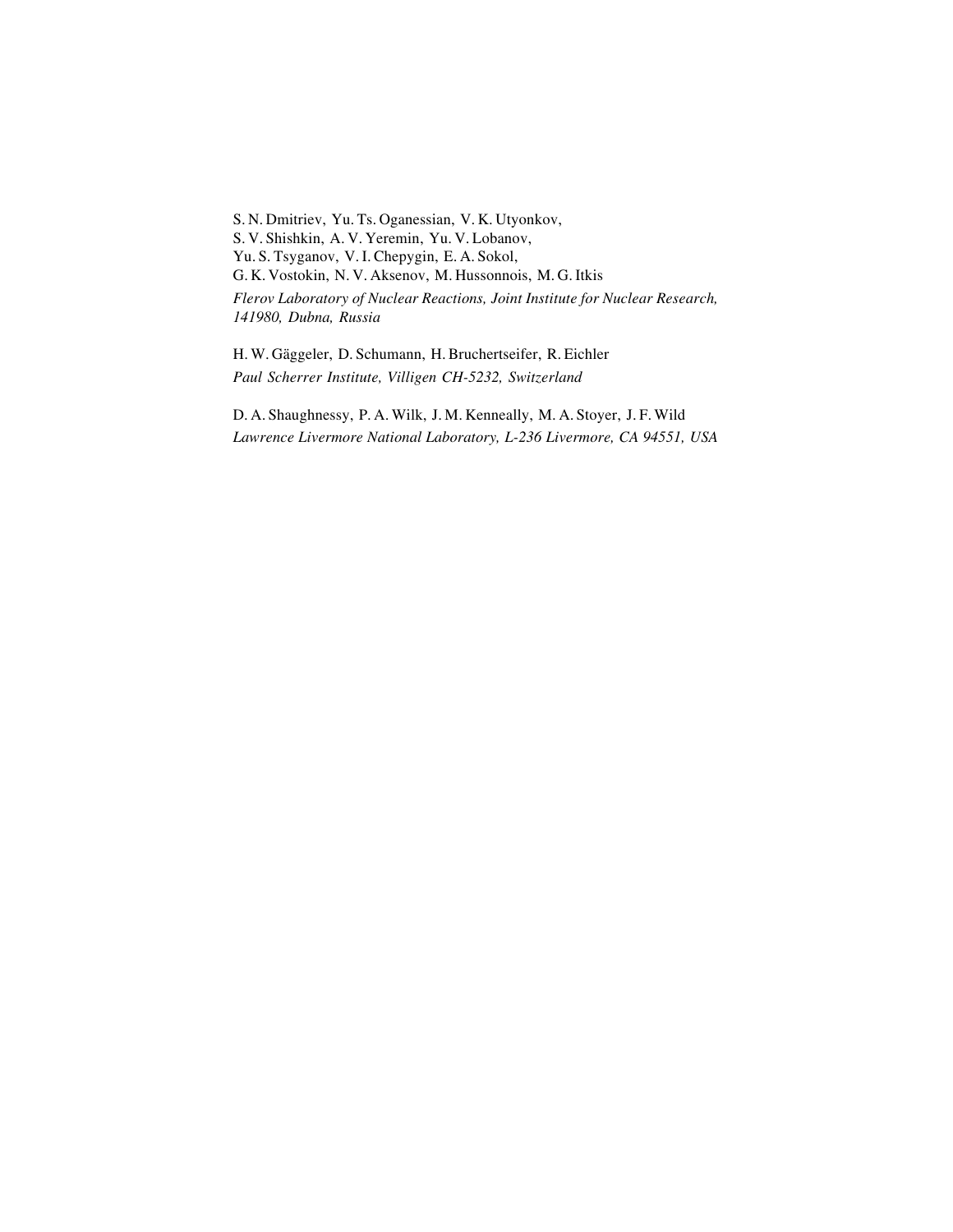## Дмитриев С. Н. и др. **Ф**  $\qquad \qquad$  **E12-2004-157**

Результаты эксперимента по химической идентификации элемента Db как продукта распала элемента 115

Впервые проведена химическая идентификация Db — конечного продукта распада изотопа 115-го элемента в реакции  $^{243}$ Ат $(^{48}Ca, 3n)$   $^{288}$ 115. Эксперимент выполнен на ускорителе У-400 ЛЯР, ОИЯИ. Мишень из <sup>243</sup>Ат (1,2 мг/см<sup>2</sup>) облучалась пучком 3,4 ·  $10^{18}$  ионов с энертией 247 МэВ в середине слоя мишени. Продукты ядерных реакций собирались в медном сборнике, поверхностный слой которого после снятия на токарном станке растворяли в концентрированной НNO<sub>3</sub>. Элементы 5-й группы сорбировались на катионообменной смоле Dowex 50×8 с последующей их десорбцией 1 М раствором НF, образующей анионные фторкомплексы с элементами 5-й группы. Элюент упаривали на полиэтиленовой пленке (0,4 мкм), которую помещали между парой полупроводниковых детекторов, окруженных <sup>3</sup>Не-счетчиками для регистрации  $\alpha$ -частиц, осколков деления и нейтронов. В эксперименте наблюдалось 15 событий спонтанного деления с  $T_{1/2} = 32^{+11}_{-7}$  ч, которые мы относим к <sup>268</sup>Db. Сечение образования в реакции <sup>243</sup>Am + <sup>48</sup>Ca равно 4, 2<sup>+1,6</sup> пб. Полученные результаты согласуются с результатами эксперимента по синтезу 115-го элемента на газонаполненном сепараторе ядер отдачи, в которых впервые наблюдался изотоп <sup>268</sup>Db после пяти последовательных о-распадов материнского ядра. Таким образом, данные настоящего эксперимента являются независимым доказательством синтеза 115-го, равно как и 113-го, элемента в реакции  $^{243}$ Am +  $^{48}$ Ca.

Работа выполнена в Лаборатории ядерных реакций им. Г. Н. Флерова ОИЯИ.

Препринт Объединенного института ядерных исследований. Дубна, 2004

Dmitriev S. N. et al. E12-2004-157

Results of the Experiment on Chemical Identification of Db as a Decay Product of Element 115

For the first time the chemical identification of Db as the terminal isotope of the decay element 115 produced via the  $^{243}$ Am( $^{48}$ Ca, 3n)  $^{288}$ 115 reaction was realized. The experiment was performed on the U400 cyclotron of FLNR, JINR. The <sup>243</sup>Am target was bombarded with a beam dose of  $3.4 \cdot 10^{18}$  <sup>48</sup>Ca projectiles at an energy of 247 MeV in the center of the target. The reaction products were collected in the surface of a copper catcher block, which was removed with a lathe and then dissolved in concentrated  $HNO<sub>3</sub>$ . The group 5 elements were separated by sorption onto Dowex 50×8 cation-exchange resin with subsequent desorption using 1M HF, which forms anionic fluoride complexes of group 5 elements. The eluant was evaporated onto 0.4  $\mu$ m thick polyethylene foils which were placed between a pair of semiconductor detectors surrounded by <sup>3</sup>He neutron counters for measurement of  $\alpha$  particles, fission fragments and neutrons. Over the course of the experiment, we observed 15 spontaneous fission events with  $T_{1/2} = 32^{+11}_{-7}$  h which we attribute to <sup>268</sup>Db. The production cross section for the <sup>243</sup>Am + <sup>48</sup>Ca reaction was  $4.2^{+1.6}_{-1.2}$  pb. These results agree with the original element 115 synthesis experiment where <sup>268</sup>Db was first observed as the terminal isotope following the five consecutive  $\alpha$  decays from the <sup>288</sup>115 parent nucleus at the Dubna gas-filled separator. The data from the present experiment give independent evidence fot the synthesis of element 115 as well as element 113 via the  $^{243}Am + ^{48}Ca$  reaction.

The investigation has been performed at the Flerov Laboratory of Nuclear Reactions, JINR.

Preprint of the Joint Institute for Nuclear Research. Dubna, 2004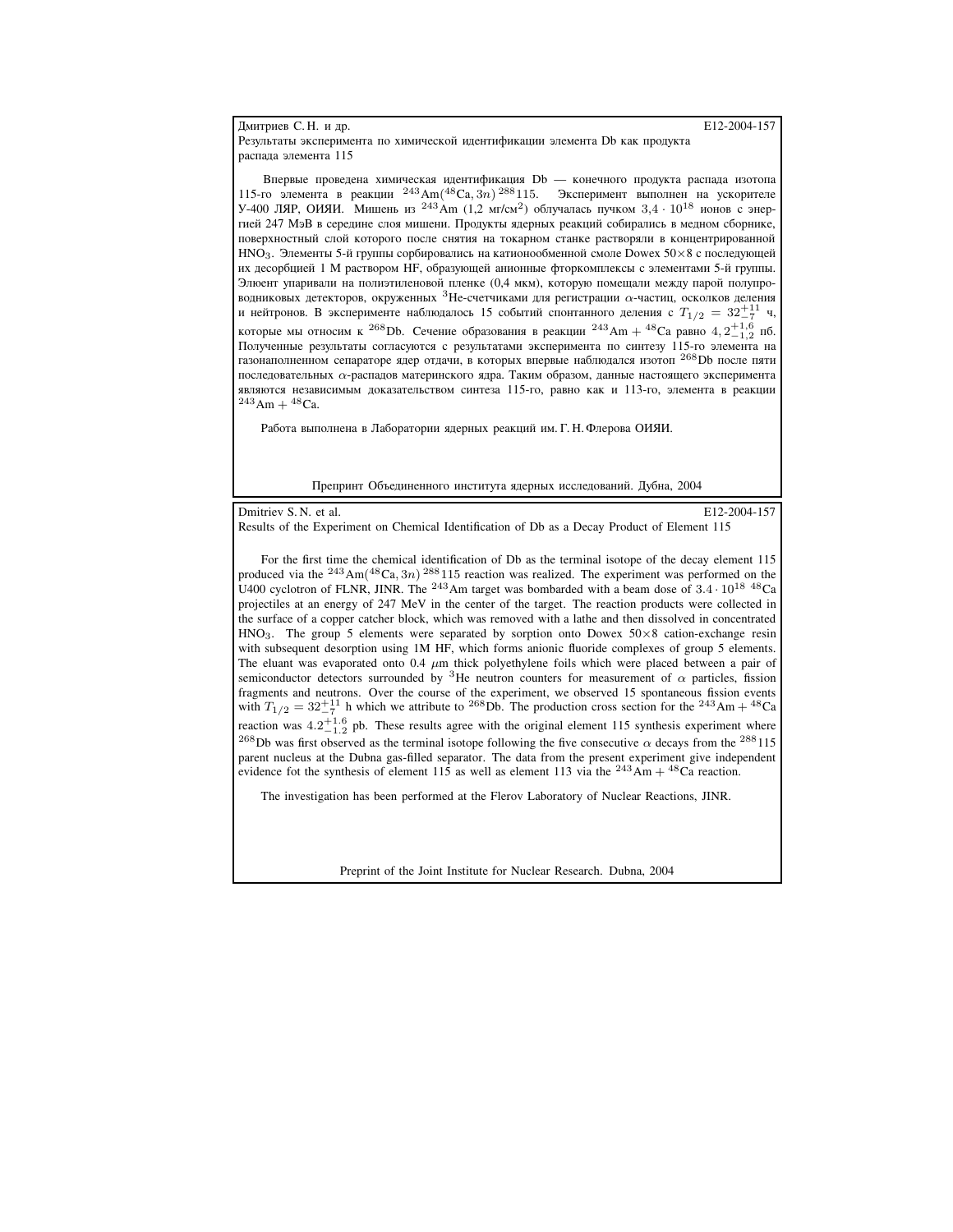Relatively long half-lives of isotopes of elements  $105-116$  obtained  $[1-6]$  in reactions between  $^{48}$ Ca and  $^{248,245}$ Cm,  $^{244,242}$ Pu,  $^{243}$ Am and  $^{238}$ U and chemical properties of SHE predicted theoretically provide possibilities for new experiments devoted to the chemical identification of SHE, study of their chemical properties, combination of chemical and physical methods for SHE synthesis.

All of the new nuclides were synthesized employing physical techniques. Thin target layers ( $\sim 0.3$  mg/cm<sup>2</sup>) of the isotopically enriched actinide isotopes were irradiated by <sup>48</sup>Ca beam of an accurately preset energy. Recoil nuclei knocked out of the target were separated from  $48$ Ca ions and various reaction products by means of kinematic gas-filled separator that was tuned to transmit the complete fusion products with an efficiency of about 40%. The decay of nuclei was registered by position-sensitive silicon detectors mounted in the separator's focal plane. Correlated decays of single atoms, i.e., chains of sequential  $\alpha$  decays and spontaneous fission ( $\alpha - \alpha - \alpha - \ldots$  SF) registered by the detector array refer to the unknown nuclides. Their identification is based on their radioactive decay properties and the mechanism of the reaction leading to their production, in particular, on the characteristic dependence of the yield of the neutron-evaporation products on the excitation energy of the compound nucleus. Investigating these dependences needs time-consuming measurements of the production cross sections of the nuclei of interest at various energies of the <sup>48</sup>Ca ion beam.

At the same time, chemical identification of any isotope in the observed decay chains could give us the identification of atomic numbers of all the nuclei in the chain and provide an independent evidence of the discovery of the new element(s). Such an opportunity is open for element 115.

An isotope of element 115 with mass number 288 was synthesized [6] in the reaction  ${}^{48}Ca + {}^{243}Am \rightarrow {}^{288}115 + 3n$ . It undergoes five sequential  $\alpha$  decays, that end in spontaneous fission of  $^{268}$ Db (Fig. 1).

The sum time of the five  $\alpha$ -transitions is about 20 s. The half-life of the terminal spontaneously fissioning nuclide  $^{268}$ Db estimated from the three observed events is  $T_{1/2} = 16^{+19}_{-6}$  h. With a few observed events, as was discussed in the paper [6], one cannot exclude that <sup>268</sup>Db could undergo  $\alpha$  decay, leading to spontaneously fissioning  $^{264}$ Lr. On the other hand, direct production of  $^{268}$ Db via transfer of 25 nucleons (10 protons and 15 neutrons) to  $243$ Am target from <sup>48</sup>Ca at the energy close to the Coulomb barrier is practically impossible [7].

In the DGFRS experiment the thickness of  $^{243}$ Am target was 0.3 mg/cm<sup>2</sup>, the transmission efficiency was about 40%. In case of chemical experiment the target thickness can be increased up to  $\approx 1.0$  mg/cm<sup>2</sup> and efficiency of isolation can be expected about  $75\%$ . Thus  $1-2$  events per day could be expected (Table 1).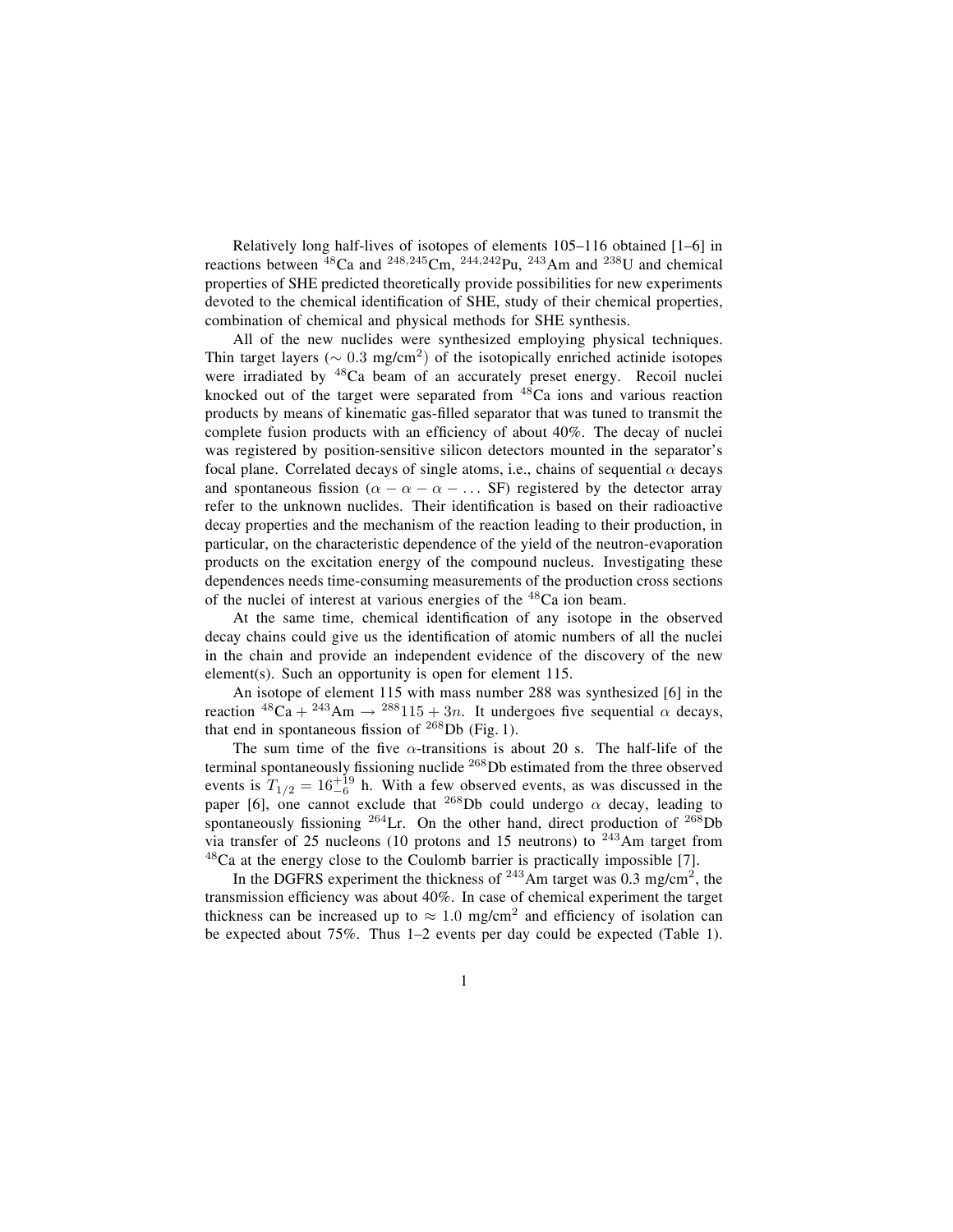

Fig. 1. Decay of <sup>288</sup>115 observed with Dubna Gas-Filled Recoil Separator (DGFRS) [6]

Therefore, a relatively long lifetime of <sup>268</sup>Db and its quite characteristic decay mode (SF) allow us to propose  $[8]$  an experiment on chemical identification of  $Db$ as descendant product of decay of element 115 which is produced in the reaction  $^{48}Ca + ^{243}Am$  with the cross section of only about 3 pb  $(3 \cdot 10^{-36} \text{ cm}^2)$ .

According to its atomic configuration ( $[Rn]5d^{14}6p^37s^2$ ), Db belongs to the 5th group of the Periodic Table, thus being heavier homologue of Nb and Ta. By studying the 34-s <sup>262</sup>Db [9], it was established that Db, like Nb and Ta, is

|                  | <b>DGFRS</b><br>Chemistry              |                                            |  |  |
|------------------|----------------------------------------|--------------------------------------------|--|--|
| Target thickness | $0.36 \text{ mg} \cdot \text{cm}^{-2}$ | $\sim 1.0 \text{ mg} \cdot \text{cm}^{-2}$ |  |  |
| Energy range     | $3.3 \text{ MeV}$                      | 10 MeV                                     |  |  |
| Transmission     | $\sim 35\%$                            | $\approx 75\%$ (expected)                  |  |  |
| Beam dose        | $4.3 \cdot 10^{18}$                    |                                            |  |  |
| Events number    | 3                                      |                                            |  |  |
| Decay mode       | SF                                     | SF                                         |  |  |
| Half-life        | $16^{+19}_{-6}$ h                      |                                            |  |  |
| Cross section    | $2.7^{+4.8}_{-1.6}$ pb                 |                                            |  |  |

Table 1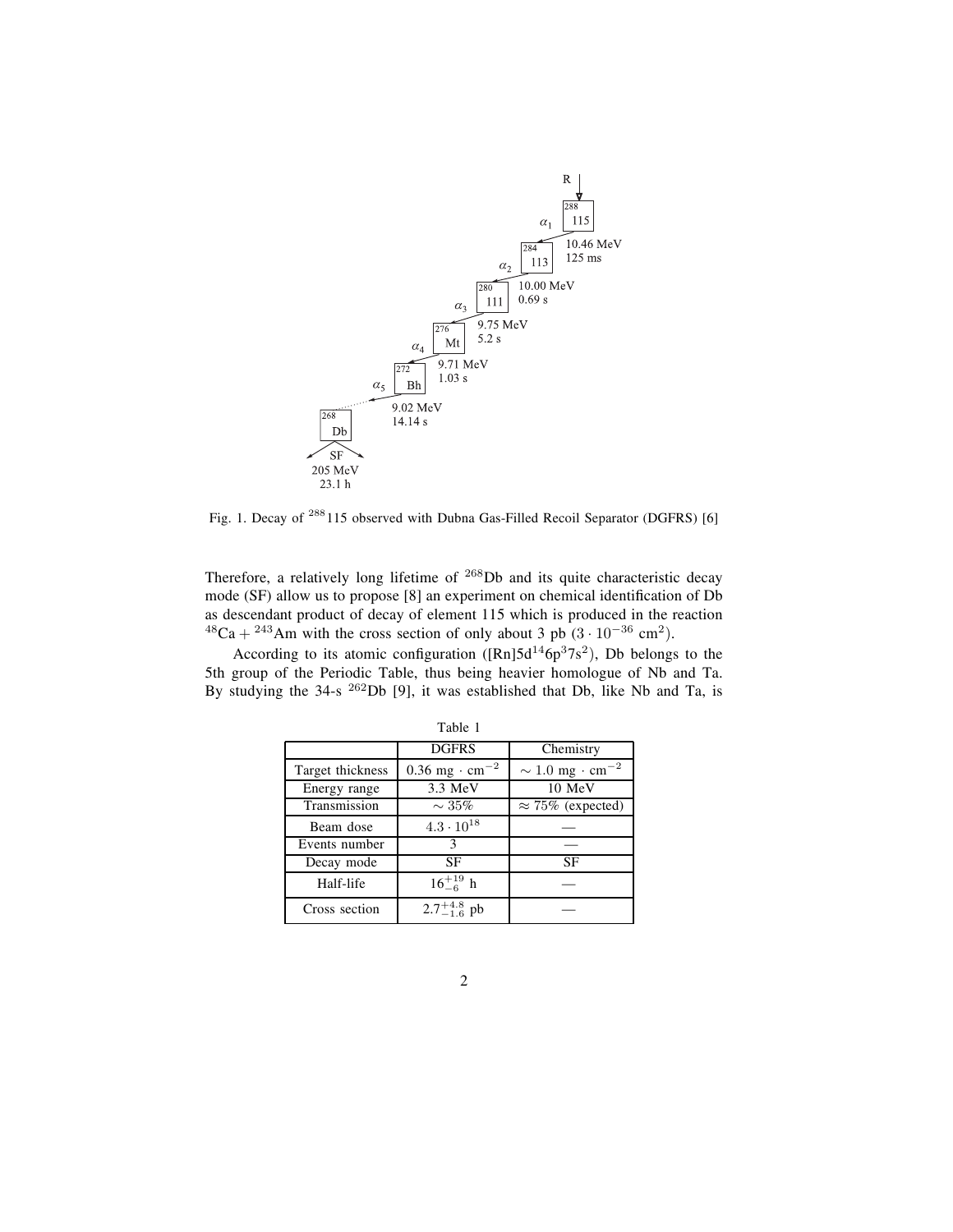

Fig. 2. The scheme of an irradiation of  $243$  Am target

well absorbed on glass from concentrated  $HNO<sub>3</sub>$ . In the processes of extraction by Aliquat 336 [10] from the chloride solutions, its behavior is most close to that of Nb and differs from Ta and Pa (pseudo-homologue), while in the extraction from the fluoride solutions it is analogous to Nb and Ta and differs from Pa. In general, one observes the theoretically predicted [11, 12] inversion of the properties within the group of homologues with the transition from 5d to 6d elements, i.e., in its chemical properties Db is most close not to Ta but to Nb.

For the chemical identification, the element should be separated according to its group properties. For this purpose, we developed and used in experiments the method of sorption extraction of elements of group 5, as anionic fluoride complexes. Bearing in mind that the  $Z = 105$  isotope of interest undergoes SF, we paid special attention to separating group 5 elements from actinides and, first of all, from spontaneously fissioning isotopes of californium, <sup>252</sup>Cf ( $T_{1/2} = 2.65$  y,  $b_{\rm SF} = 3.1\%$ ) and <sup>254</sup>Cf ( $T_{1/2} = 60.5$  d,  $b_{\rm SF} = 99.7\%$ ).

The experiment has been performed employing the beam of the FLNR (JINR) U400 cyclotron in June, 2004. The principal scheme of the set-up for target irradiation is shown in Fig. 2.

The  $32$ -cm<sup>2</sup> rotating target consisted of the enriched isotope of  $243$ Am (99.9%) in the oxide form. The target material was deposited onto  $1.5-\mu m$ Ti foils to a thickness of 1.2 mg/cm<sup>2</sup> of  $243$ Am. The target was bombarded by  $48$ Ca ions with an energy corresponding to 247 MeV in the middle of target layer and average intensity of  $5 \cdot 10^{12}$  ions/s. A collimator, 10 mm in diameter, limited the irradiated area. The recoiling nuclei of the reaction products passed through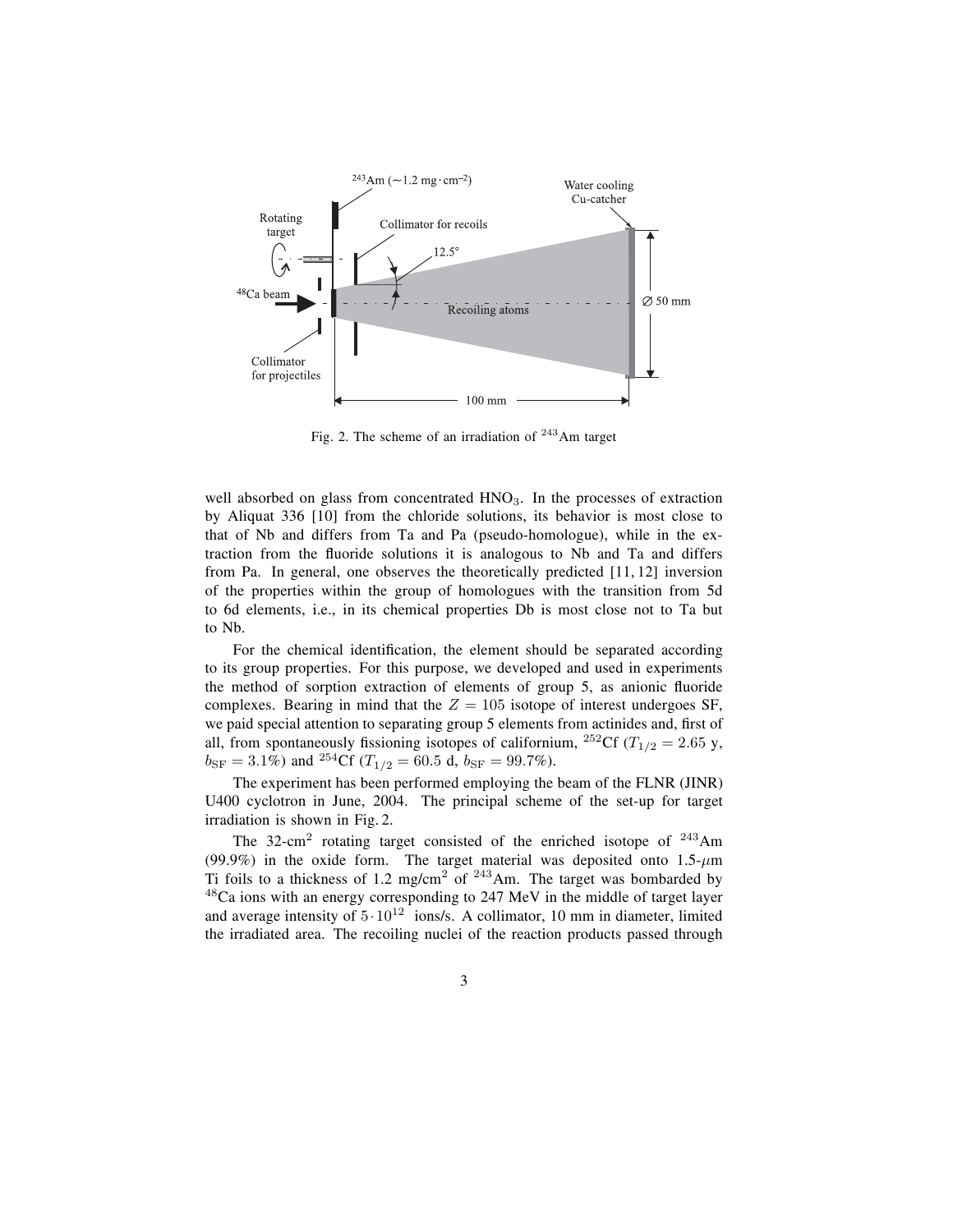the second 12-mm collimator, 10 mm from the target, and stopped in a copper catcher. The latter, 50 mm in diameter, was positioned on the beam axis, 100 mm downstream the target. The efficiency of collecting the reaction products in such a geometry (capture angle  $\pm 12.5^{\circ}$ ) was close to 100%. The range of recoils in copper catcher did not exceed  $3-4 \mu m$ . All in all, eight identical experimental runs with duration of 20 to 45 h were performed.

In each run, after the end of irradiation, the catcher was brought to the radiochemical laboratory. The catcher surface was accurately cleaned of the aerosol particles carrying  $^{243}$ Am and afterwards a 7- to 10- $\mu$ m upper layer (corresponding to 120–180 mg of Cu) was cut from its surface using a microlathe. Then the copper chips were dissolved in  $HNO<sub>3</sub>$ . The obtained nitric solution was a complex system containing high content of copper (catcher material), products of the reactions of  $48$ Ca with Cu, implanted fission fragments, as well as products of multinucleon transfer reactions, including the spontaneously fissioning  $^{252}$ Cf and <sup>254</sup>Cf. For spectrometric control of the behavior of elements of group 5 and actinides, we added into the solution the aliquots of the nitrates of the radionuclides,  $92m$ Nb ( $T_{1/2} = 10.15$  d),  $177$ Ta ( $T_{1/2} = 56.6$  h),  $169$ Yb ( $T_{1/2} = 32$  d), and  ${}^{167}\text{Tm}$  (T<sub>1/2</sub> = 9.25 d).

Isolation of group 5 elements from the nitric solution included the following basic stages:

- Separation of the reaction products from the macro component (copper) via their co-sedimentation with lanthanum hydroxide at  $pH = 7$  in ammonium media; copper was kept in solution as ammonium complex. For the preparation of thin spectrometric sources with minimum content of ballast material at the final stage, the procedure was repeated. The obtained sediment was then dissolved in 2 M solution of  $HNO<sub>3</sub>$ .
- Separation of group 5 elements from lanthanum and actinides by their sorption from nitric solution on cation-exchange resin Dowex  $50\times8$  with further desorption of group 5 elements as fluoride-anionic complexes by 2 ml of 1 M solution HF. The obtained solution was then evaporated down to the volume of 0.1 ml.
- Preparation of the thin sources (working samples) for further measurements by depositing the solution from a capillary onto a polyethylene foil  $(0.4 \mu m)$  thick, 15 mm in diameter), with subsequent drying in a hot helium stream.

In control experiments with non-irradiated copper catchers and added radionuclides  $92m$ Nb,  $177$ Ta,  $167$ Tm and  $169$ Yb the present technique has shown to extract group 5 elements with chemical yield of 90% and suppression of lanthanides by a factor of  $\sim 10^5$ . From spectrometric measurements with thin sources, <sup>92m</sup>Nb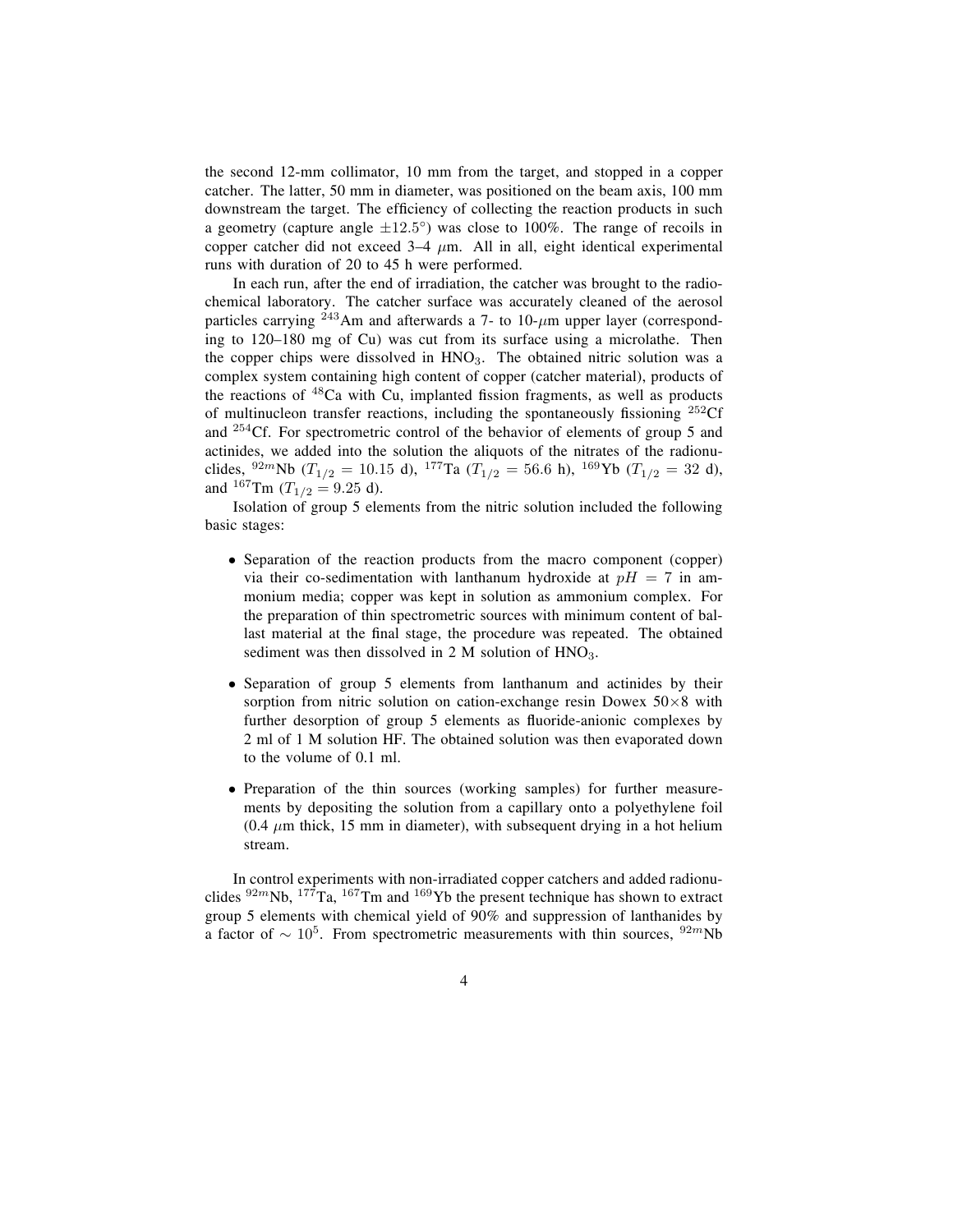

Fig. 3. Scheme of the neutron detector

and <sup>177</sup>Ta were isolated with efficiency of  $(85 \pm 5)\%$  and  $(75 \pm 5)\%$ , respectively with suppression of actinides by a factor of  $\geq 8 \cdot 10^3$  (the value estimated from the detection limit of  $^{169}Yb$  of working samples).

All in all, the chemical procedure took 2 to 3 h, starting from the end of irradiation till the beginning of measurements by detectors.

For the registration of  $\alpha$  particles and spontaneous fission fragments we used a detection module including 4 identical chambers, each with two semiconductor detectors. The detectors with an area of  $6 \text{ cm}^2$  were mounted with 4-mm spacing in front of each other. The sample under study was put into the spacing between detectors. All the chambers were positioned inside a neutron detector, in order to register neutrons from spontaneous fission. The neutron detector (Fig. 3) had  $72$ <sup>3</sup>He counters that were positioned in three layers apart from cylinder axis. The detector array was calibrated with sources of  $^{248}$ Cm and  $^{252}$ Cf. The efficiency of detecting fission fragments by semiconductor detectors was about 90%, neutrons were detected with  $\sim 40\%$  efficiency. In the course of the 330-h test run before the experiment no background events were detected.

At eight runs with irradiation of  $243$ Am target by  $48$ Ca ions (with a total dose of  $3.4 \cdot 10^{18}$ ) we detected 15 events of spontaneous fission. The measurements were carried out for 910 h. All the 15 events were appeared in 174-h interval after the beginning of the measuring.

No SF events were detected in subsequent 736 h. The time of irradiations, beam dose and the number of SF events observed for each sample are given in Table 2. The half-life of  $32^{+11}_{-7}$  h determined from the time distribution of SF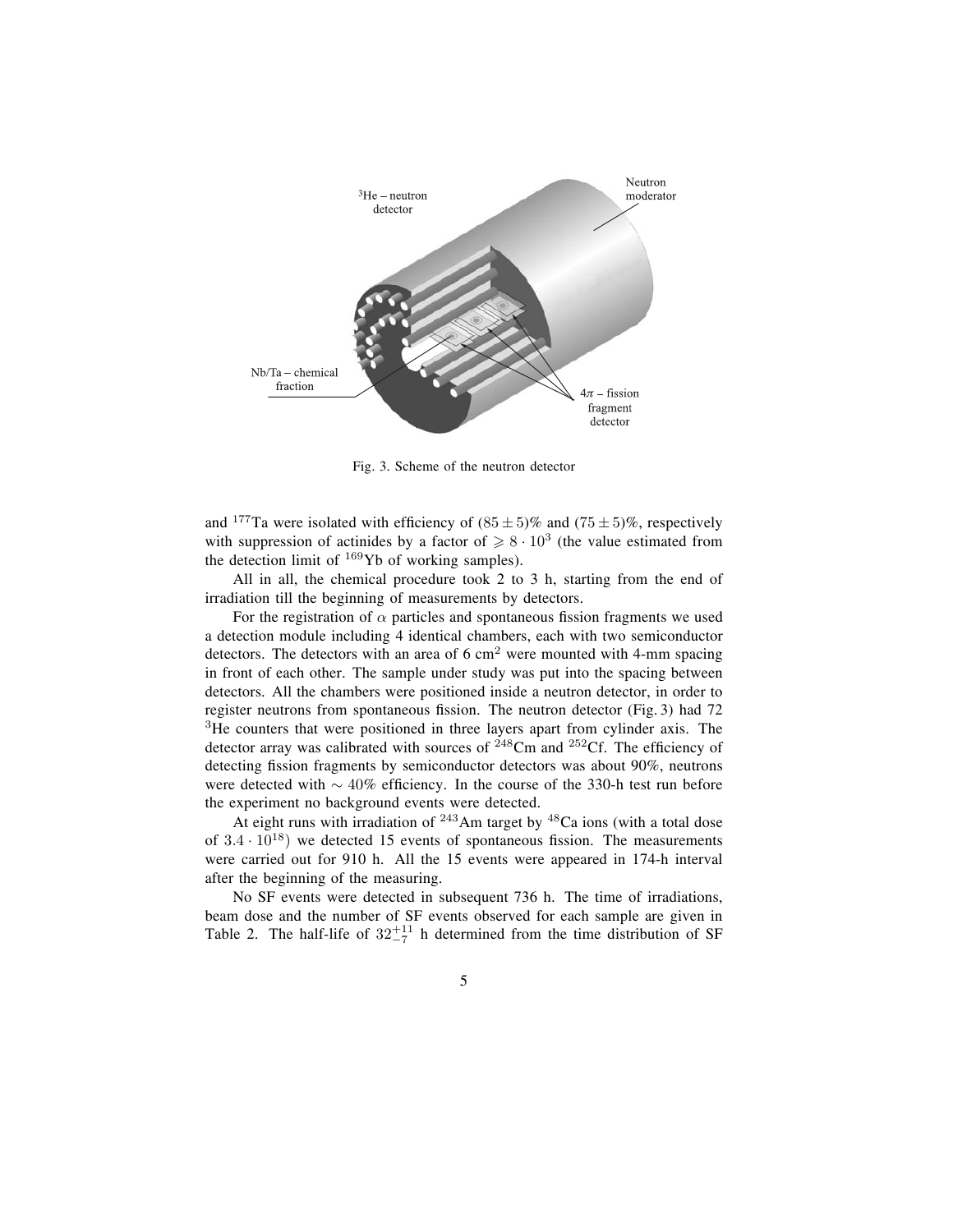| N                       | Irradiation | Beam dose of                | Energy of       | Number of        | Time of |
|-------------------------|-------------|-----------------------------|-----------------|------------------|---------|
|                         | time, h     | <sup>48</sup> Ca ions, ions | fission         | neutrons         | detec-  |
|                         |             |                             | fragments       | detected for     | tion, h |
|                         |             |                             | $E_1/E_2$ , MeV | each SF event    |         |
| 1                       | 20          | $2.5\cdot10^{17}$           | 120/126         | $\overline{c}$   | 20      |
| $\mathbf{2}$            | 22          | $3.7 \cdot 10^{17}$         | $-186$          | 1                | 74      |
| 3                       | 22          | $3.4 \cdot 10^{17}$         | 131/124         | 1                | 15      |
|                         |             |                             | 116/122         | 2                | 72      |
| $\overline{\mathbf{4}}$ | 22          | $2.9\cdot10^{17}$           | 104/120         |                  | 22      |
|                         |             |                             | 97/125          | 1                | 29      |
|                         |             |                             | 100/128         | 1                | 51      |
| 5                       | 38          | $6.7\cdot10^{17}$           | 117/118         | $\overline{c}$   | 6       |
|                         |             |                             | 108/107         | 3                | 9       |
|                         |             |                             | 110/104         | $\boldsymbol{0}$ | 15      |
|                         |             |                             | $-176$          | 2                | 68      |
| 6                       | 23          | $3.9 \cdot 10^{17}$         | 120/114         | $\overline{c}$   | 39      |
| 7                       | 22          | $3.6\cdot10^{17}$           |                 |                  |         |
| 8                       | 45          | $7.4 \cdot 10^{17}$         | 119/110         | $\overline{c}$   | 5       |
|                         |             |                             | 118/105         | $\overline{c}$   | 93      |
|                         |             |                             | 65/58           | 3                | 174     |

Table 2. **The results of the experiment**



Fig. 4. Time distribution of SF events in the <sup>243</sup>Am + <sup>48</sup>Ca reaction Fig. 5. The total kinetic energy of fission fragments

events (Fig. 4) agrees with the half-life obtained in the physical experiment [6] within statistical errors, see Table 3.

6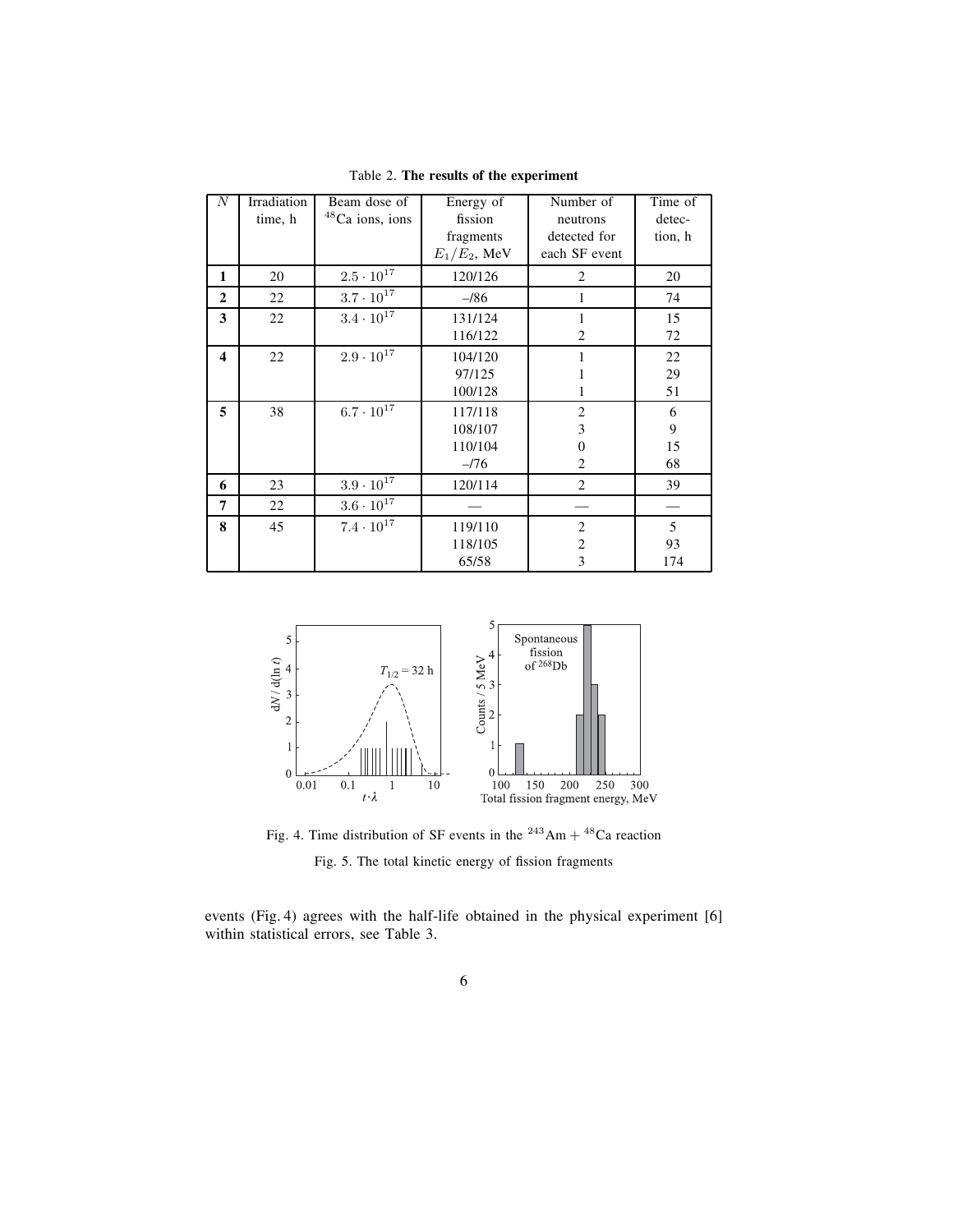

Fig. 6. Number of neutrons registered by  $3$ He detectors per SF decay (without taking into account the detector efficiency):  $\triangle$  – samples  $1-8$  (Table 2);  $\bullet -$  experimentally measured distribution of <sup>252</sup>Cf thin sources;  $\blacksquare$  — experimentally measured distribution of <sup>248</sup>Cm thin sources. The lines are shown for visual clearness. The arrows show distribution maxima. The data for  $248$ Cm and  $252$ Cf are in the 1:10000 scale

The total kinetic energy of fission fragments  $(TKE)$  determined as the sum of amplitudes of the time-coincident signals from both detectors, corrected for energy loss in source and backing layers was about 235 MeV (Fig. 5). This result also agrees with the data of physical experiment (TKE  $\sim$  225 MeV). The average neutron multiplicity per fission was  $\nu \sim 4.2$  (Fig. 6). The both parameters, i.e., the high TKE value and the high neutron multiplicity, give evidence for the fission of a rather heavy transactinide nuclide. Note, that for spontaneous fission of <sup>248</sup>Cm  $\overline{TKE} = 181$  MeV,  $\nu = 3.14$ ; for <sup>252</sup>Cf  $\overline{TKE} = 185$  MeV,  $\nu = 3.75$ .

The ninth experiment was carried out under the same conditions  $(^{48}Ca$ -ion beam dose  $\approx 2.9 \cdot 10^{17}$ , with the same beam energy as in the previous eight runs, but *without chemical separation* of the  $^{243}Am+^{48}Ca$  reaction products. The experiment was aimed at determining the background of spontaneously fissioning nuclei (mainly Cf isotopes) implanted into the catcher. After the end of irradiation the catcher surface was cleaned of <sup>243</sup>Am-carrying aerosol particles and put in contact with solid-state track detector. In the course of long-term exposition, the detectors were changed and subjected to physical-chemical treatment, in order to develop latent tracks of SF fragments.

The counting rate was 2 events per day, in 30 days after the end of the irradiation 63 SF events were detected. With our separation factor of group 5 elements from actinides more than  $8 \cdot 10^3$ , the probability of detecting a single SF event from actinide isotopes (including Lr) in 174 h is less than 0.1%.

In total, the obtained data allow one to state undoubtedly that all the 15 events of spontaneous fission detected in the present experiment are due to the isotope of Db, the final descendant product of decay of the new element 115.

From the yield of spontaneously fissioning nuclei the cross section of producing the mother nucleus of element  $115$  — the product of neutron evaporation in the <sup>243</sup>Am + <sup>48</sup>Ca reaction, can be determined to be about 4 pb  $(4 \cdot 10^{-36} \text{ cm}^2)$ . This agrees with the value measured in the experiments with the gas-filled separator ( $\sigma_{3n} \sim 3$  pb).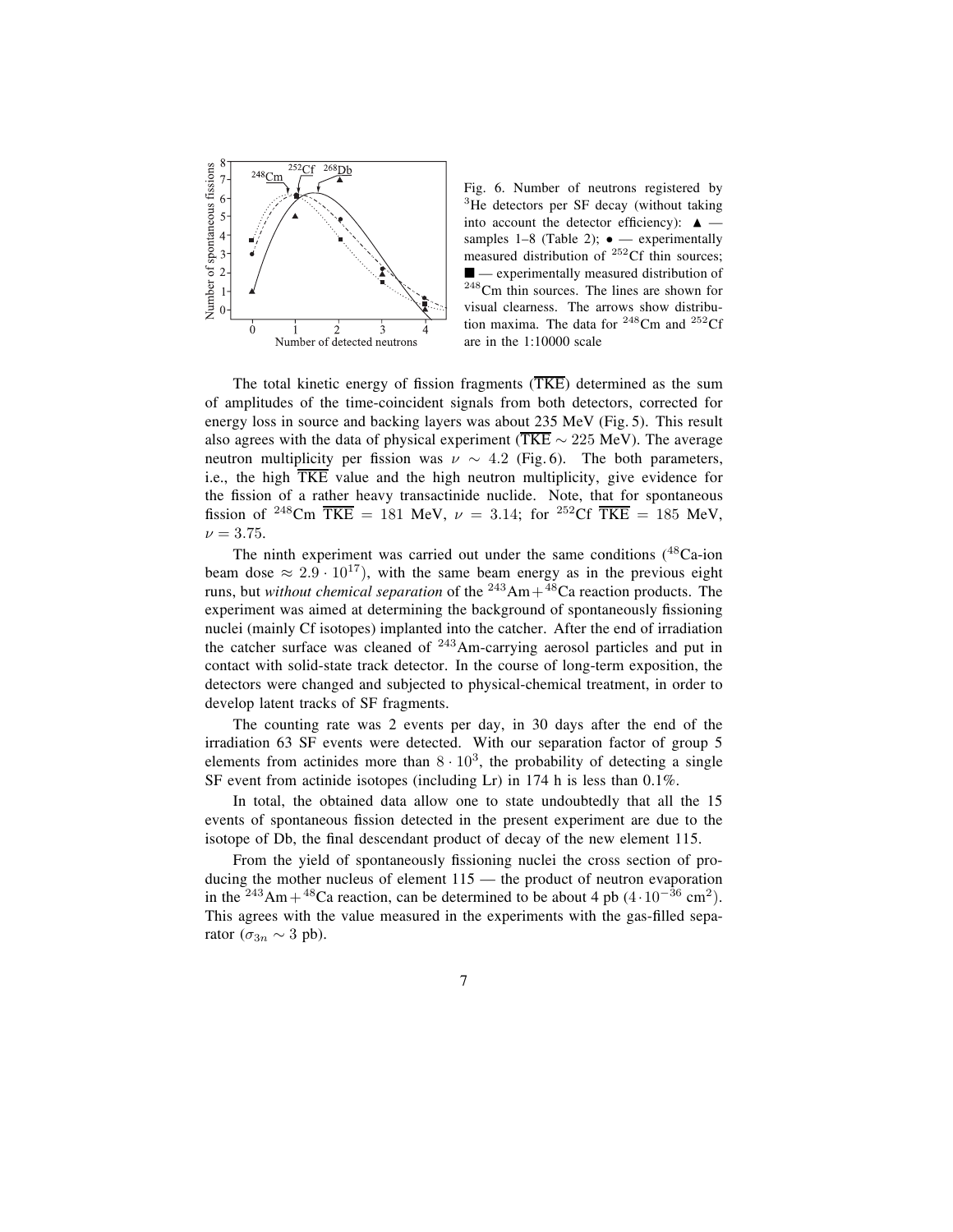|                                       | «Physical» experiment [6]   | «Chemical» experiment    |
|---------------------------------------|-----------------------------|--------------------------|
| Separation method                     | Kinematic separator         | Radiochemical separation |
| Separation efficiency                 | $\approx 40\%$              | $\approx 80\%$           |
| Registration                          | Decay chains of nuclei      | SF nuclei with $Z = 105$ |
|                                       | with $Z = 115$              |                          |
| Energy of <sup>48</sup> Ca-ion        | 246 MeV                     | 247 MeV                  |
| beam in the middle of                 |                             |                          |
| target layer                          |                             |                          |
| Total ion beam dose (ions)            | $4.5\cdot10^{18}$           | $3.4\cdot10^{18}$        |
| Thickness of <sup>243</sup> Am target | $0.36$ mg/cm <sup>2</sup>   | 1.2 $mg/cm2$             |
| The number of events                  | $\overline{3}$              | $\overline{15}$          |
| of the decay observed                 |                             |                          |
| in the experiment                     |                             |                          |
| Cross section of                      | $\sim 2.7^{+4.8}_{-1.6}$ pb | $4.2^{+1.6}_{-1.2}$ pb   |
| producing the mother                  |                             |                          |
| nucleus of                            |                             |                          |
| element 115                           |                             |                          |
| Half-life of 105 element              | $16^{+19}_{-6}$ h           | $32^{+11}_{-7}$ h        |
| Total kinetic energy of               | $\sim 225$ MeV              | $\sim$ 235 MeV           |
| fission fragments                     |                             |                          |
| (TKE)                                 |                             |                          |
| The average neutron                   |                             | 4.2                      |
| multiplicity per fission              |                             |                          |
| Identification method                 | The characteristic          | Isolation of the group 5 |
| of the SF-decays                      | dependence of the           | elements ( $Z = 105$ )   |
| nuclei in                             | yield of the                |                          |
| $48$ Ca + $243$ Am reaction           | neutron-evaporation         |                          |
|                                       | products on the             |                          |
|                                       | excitation energy of        |                          |
|                                       | the compound nucleus        |                          |
|                                       | $(Z = 115)$                 |                          |

Table 3. The results of the «physical» and «chemical» experiments of the study  $48$ Ca +  $243$ Am reaction

Table 3 presents the data of the two experiments aimed at the determination of properties of the spontaneously fissioning isotope of element 105 that ends up the chain of the sequential  $\alpha$  decays of element 115 produced in the reaction  $^{243}$ Am +  $^{48}$ Ca. The properties of the nuclide  $^{268}$ Db obtained in the decay chains of element 115 that were observed in the experiments with the gas-filled recoil separator, agree, in all the measured parameters, with the data of the present chemical experiment, which determines its atomic number. It should be noted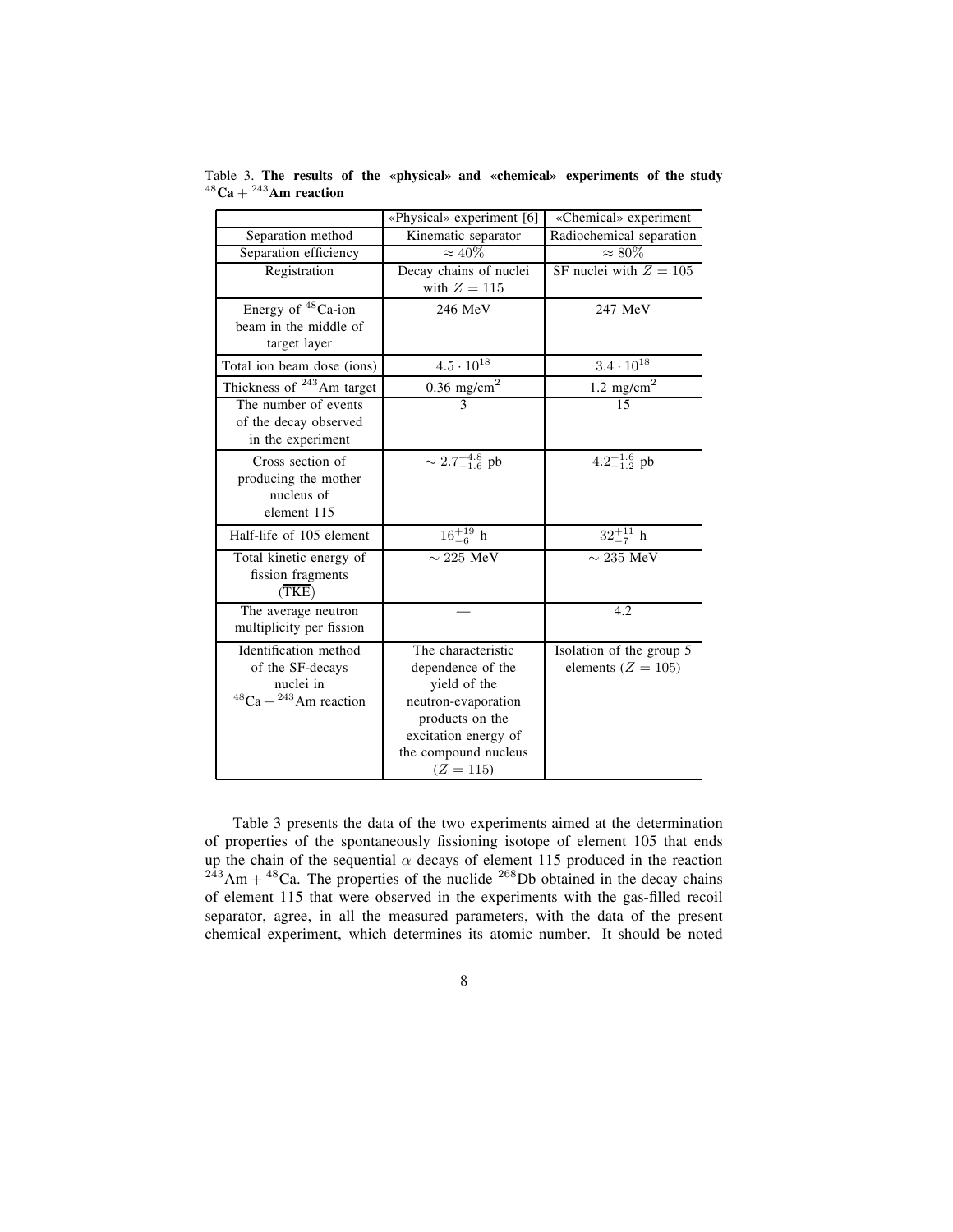that, due to the high efficiency of the chemical separation of the reaction products and the possibility of employing relatively thick target layers, the yield of the isotopes of superheavy elements provided with the present experimental technique is about a factor of 5 higher than with kinematic separators.

Thus, the data of the present experiment give an independent evidence for the synthesis of element 115 as well as 113 element in the reaction  $243$ Am+ $48$ Ca.

**Acknowledgments**. The authors express their gratitude to G. G. Gulbekyan, B. N. Gikal, S. L. Bogomolov and other members of U400 cyclotron team for providing the high intense and stable  $48Ca$  ion beam, we would like to thank M. G. Voronuk, D. B. Kim, O. V. Petrushkin, D. N. Rassadov, T. V. Shishkina, A. F. Novgorodov, G. V. Buklanov for assistance at the radiochemical separations, A. A. Voinov, I. V. Shirokovsky, O. N. Malyshev, V. A. Gorshkov and S. P. Tretyakova for assistance at irradiations and long-time measurements.

The authors express their gratitude to Ya. K. Gordeev and to his colleagues from IAR (Dimitrovgrad, Russia) providing us by high quality enriched <sup>243</sup>Am isotope.

This work was supported by the Russian Foundation for Basic Research (grants Nos. 04-03-32047 and 04-02-17186) and by the Swiss National Science Foundation. Much of the support for the LLNL authors was provided through the U.S. DOE under contract No. W-7405-Eng-48.

## **REFERENCES**

- 1. *Oganessian Yu. Ts. et al.* // Phys. Rev. Lett. 1999. V. 83. P. 3154.
- 2. *Oganessian Yu. Ts., Utyonkov V. K., Lobanov Yu. V., Abdullin F. Sh., Polyakov A. N., Shirokovsky I. V., Tsyganov Yu. S., Gulbekian G. G., Bogomolov S. L., Gikal B. N., Mezentsev A. N., Iliev S., Subbotin V. G., Sukhov A. M., Ivanov O. V., Buklanov G. V., Subotic K., Itkis M. G., Moody K. J., Wild J. F., Stoyer N. J., Stoyer M. A., Lougheed R. W.* // Phys. Rev. C. 1999. V. 62. P. 041604(R).
- 3. *Oganessian Yu. Ts., Utyonkov V. K., Lobanov Yu. V., Abdullin F. Sh., Polyakov A. N., Shirokovsky I. V., Tsyganov Yu. S., Gulbekian G. G., Bogomolov S. L., Gikal B. N., Mezentsev A. N., Iliev S, Subbotin V. G., Sukhov A. M., Ivanov O. V., Buklanov G. V., Subotic K., Itkis M. G., Moody K. J., Wild J. F., Stoyer N. J., Stoyer M. A., Lougheed R. W., Laue C. A.* // Phys. Rev. 2001. V. 63. P. 011301(R).
- 4. *Oganessian Yu. Ts., Utyonkov V. K., Lobanov Yu. V., Abdullin F. Sh., Polyakov A. N., Shirokovsky I. V., Tsyganov Yu. S., Mezentsev A. N., Iliev S., Subbotin V. G., Sukhov A. M., Ivanov O. V., Voinov A. A., K. Subotic, Zagrebaev V. I., Itkis M. G., Moody K. J., Wild J. F., Stoyer M. A., Stoyer N. J., Laue C. A., Shaughnessy D. A., Patin J.B., Lougheed R. W.* JINR Commun. D7-2002-287. Dubna, 2002.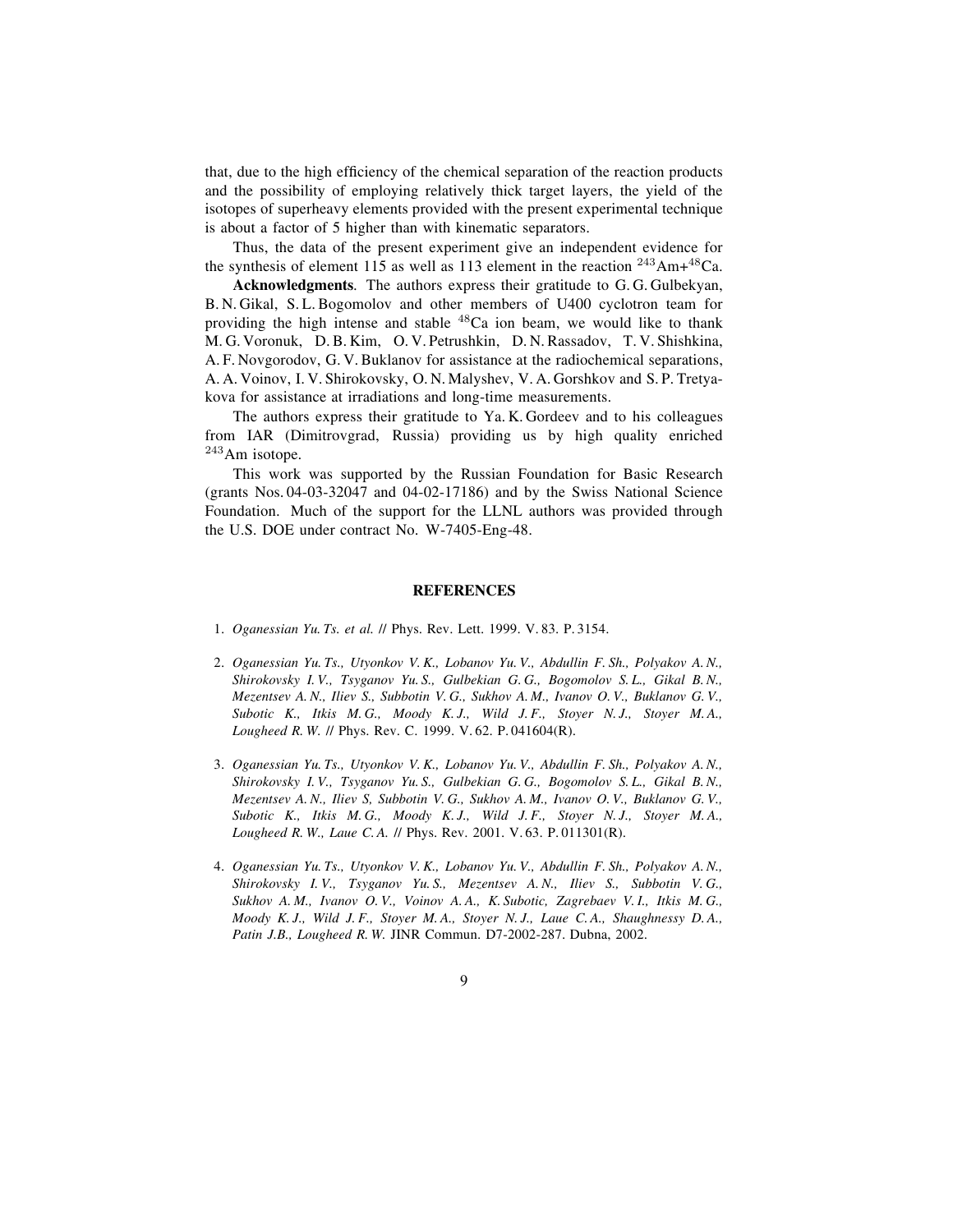- 5. *Oganessian Yu. Ts., Utyonkov V. K., Lobanov Yu. V., Abdullin F. Sh., Polyakov A. N., Shirokovsky I. V., Tsyganov Yu. S., Gulbekian G. G., Bogomolov S. L., Gikal B. N., Mezentsev A. N., Iliev S., Subbotin V. G., Sukhov A. M., Voinov A. A., Buklanov G. V., Subotic K., Zagrebaev V. I., Itkis M. G., Patin J. B., Moody K. J., Wild J. F., Stoyer M. A., Stoyer N. J., Shaughnessy D. A., Kenneally J. M., Lougheed R. W.* // Phys. Rev. C. 2004. V. 69. P. 054607.
- 6. *Oganessian Yu. Ts., Utyonkov V. K., Lobanov Yu. V., Abdullin F. Sh., Polyakov A. N., Shirokovsky I. V., Tsyganov Yu. S., Gulbekian G. G., Bogomolov S. L., Mezentsev A. N., Iliev S., .Subbotin V. G., Sukhov A. M., Voinov A. A., Buklanov G. V., Subotic K., Zagrebaev V. I., Itkis M. G., Patin J. B., Moody K. J., Wild J. F., Stoyer M. A., Stoyer N. J., Shaughnessy D. A., Kenneally J. M., Lougheed R. W.* // Phys. Rev. C. 2004. V. 69. P. 021601(R).
- 7. *Géaggeler H., Bréuchle W., Bréugger M., Moody K. J., Schéadel M., Séummerer K., Wirth G., Blaich Th., Herrmann G., Hildenbrand N., Kratz J. V., Lerch M., Trautmann N., Daniels W. R., Fowler M. M., Hoffman D. C., Gregorich K., Lee D., Seaborg G. T., Welch R., von Gunten H. R.* // J. of Less Common Metals. 1986. V. 122. P. 433.
- 8. *Dmitriev S. N., Oganessian Yu. Ts., Itkis M. G.* // Extended Abstracts of the Second International Conference on The Chemistry and Physics of the Transactinide Elements (TAN 03). Napa, California, USA, 2003.
- 9. *Gregorich K. E., Henderson R. A., Lee D. M., Nurmia M. J., Chasteler R. M., Hall H. L., Bennett D. A., Gannett C. M., Chadwick R. B., Leyba J. D., Hoffman D. C., Hermann G.* // Radochim. Acta. 1988. V. 43. P. 223.
- 10. *Paulus W., Kratz J. V., Strub E., Zauner S., Bréuchle W., Pershina V., Schéadel M., Schausten B., Adams J. L., Gregorich K. E., Hoffman D. C., Lane M. R., Laue C. A., Lee D. M., McGrath C. A., Shaughnessy D. A., Strellis D. A., Sylwester E. R.* // Radiochim. Acta. 1999. V. 84. P. 69.
- 11. *Pershina V.* // Radiochim. Acta. 1998. V. 80. P. 75.
- 12. *Pershina V., Bastug T.* // Radiochim. Acta. 1999. V. 84. P. 79.

Received on October 14, 2004.